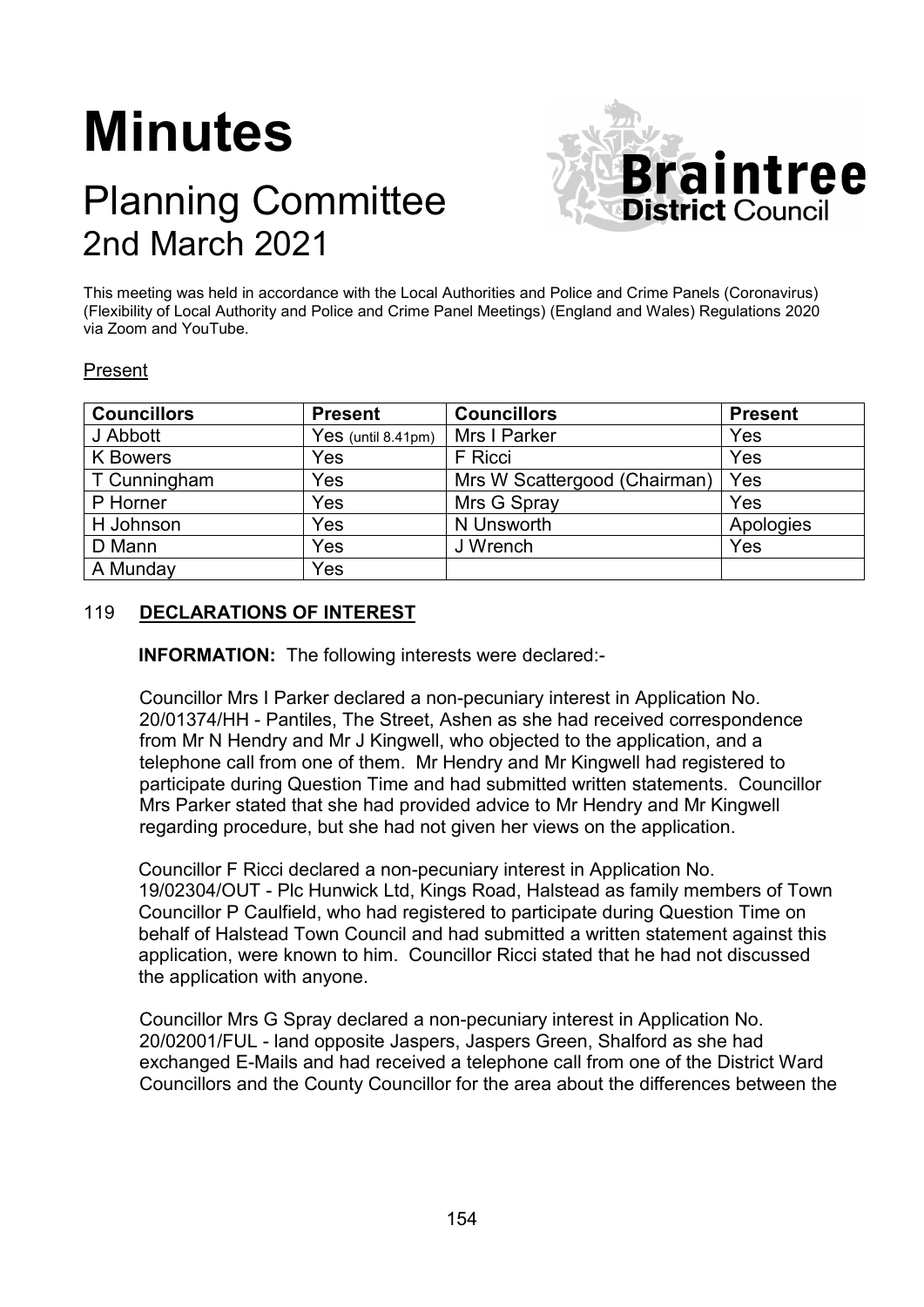current and the previous application for the site and also to clarify how Shalford Parish Council could make a representation at the virtual meeting of the Planning **Committee** 

In accordance with the Code of Conduct, Councillors remained in the meeting, unless stated otherwise, and took part in the discussion when the applications were considered.

#### 120 **MINUTES**

**DECISION:** That the Minutes of the meeting of the Planning Committee held on 2nd February 2021 be approved as a correct record.

It was reported that the Minutes of the meeting of the Planning Committee held on 16th February 2021 were not available for approval.

#### 121 **QUESTION TIME**

**INFORMATION:** There were six statements made about the following matters. Those people who had registered to participate during Question Time had submitted written statements in advance of the meeting and these were read to the Committee either by the registered speaker or by the Council's Governance and Member Services Officer immediately prior to the consideration of the applications.

Application No. 19/02304/OUT - Plc Hunwick Ltd, Kings Road, Halstead Application No. 20/02001/FUL - Land opposite Jaspers, Jaspers Green, Shalford Application No. 20/01374/HH - Pantiles, The Street, Ashen

Principally, these Minutes record decisions taken only and, where appropriate, the reasons for the decisions.

## 122 **PLANNING APPLICATIONS APPROVED**

**DECISION:** That the undermentioned planning applications be approved under the Town and Country Planning Act 1990, including Listed Building Consent where appropriate, subject to the conditions and reasons contained in the Planning Development Manager's report, as amended below. Details of these planning applications are contained in the Register of Planning Applications.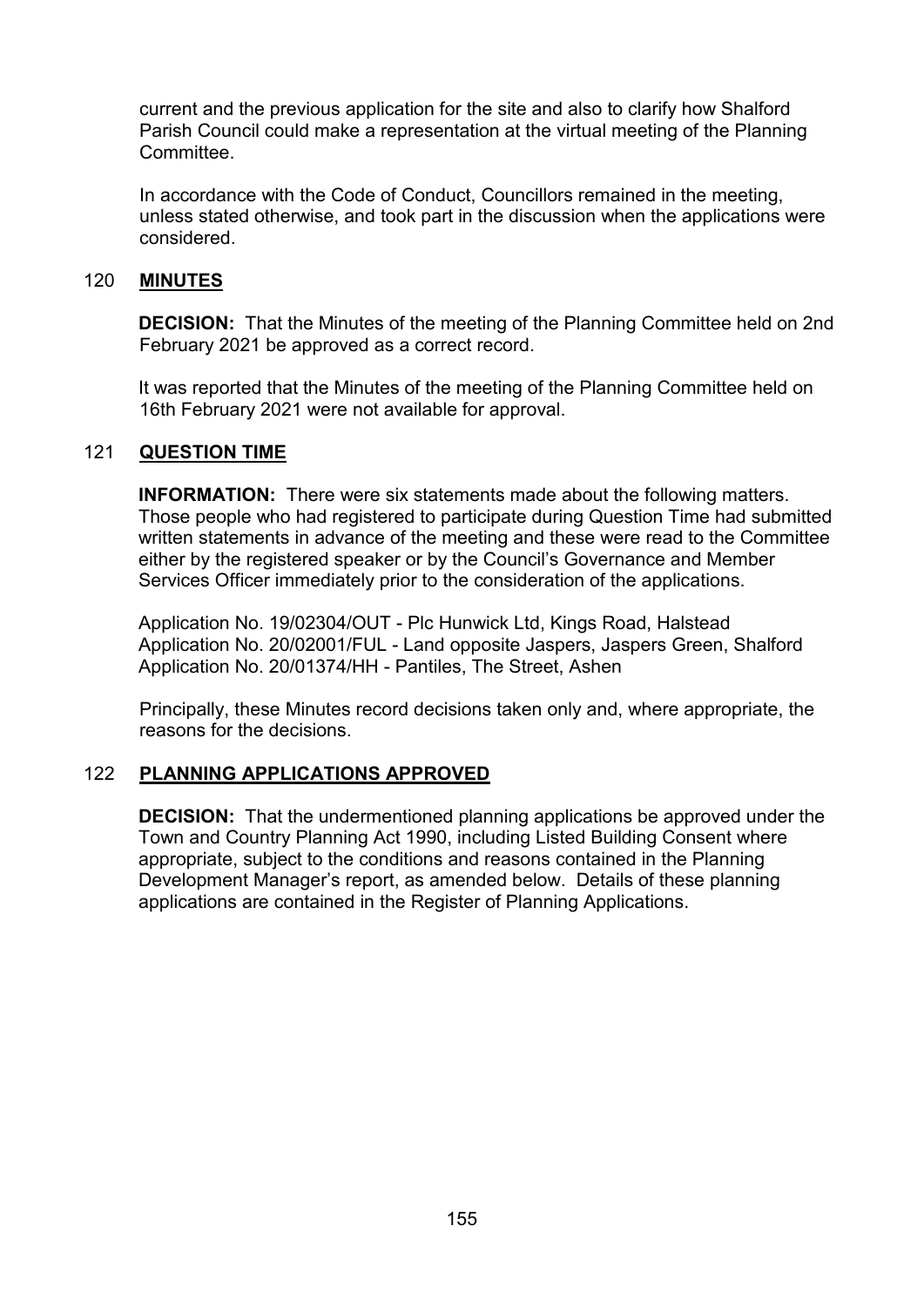| Plan No.                     | Location    | Applicant(s)            | <b>Proposed Development</b>                                                                                                      |
|------------------------------|-------------|-------------------------|----------------------------------------------------------------------------------------------------------------------------------|
| **20/01167/FUL<br>(APPROVED) | Earls Colne | Mr and Mrs A<br>Osborne | Erection of 2 detached<br>bungalow-style<br>dwellinghouses accessed off<br>existing shared private drive,<br>54 Coggeshall Road. |

In discussing this application, Members of the Planning Committee considered an update report regarding the Council's planning policies and its five year housing land supply position.

With regard to policy, it was reported that the Council had adopted the Shared Strategic Section 1 Local Plan on 22nd February 2021. As such, the Council's Development Plan now consisted of the Braintree District Local Plan Review 2005; the policies of the Braintree District Local Development Framework Core Strategy 2011 which had not been superseded; the Shared Strategic Section 1 Local Plan 2021; and any Adopted Neighbourhood Plan. Furthermore, as the Council was proceeding with the examination of Section 2 of the Draft Local Plan it could, in accordance with the National Planning Policy Framework, give some weight to the policies contained within Section 2. As the Agenda report had been published prior to the adoption of Section 1, it made reference to policies CS1 and CS9 of the Core Strategy. However, as these policies had now been superseded, Members of the Committee were advised to disregard them when determining the application.

In respect of the Council's five year housing land supply, it was reported that there had been a material change in the position. In particular, the Government had published the Housing Delivery Test results, which showed that the Council would no longer be required to add a 20% buffer to its five year housing land supply calculation and that the standard 5% buffer would now apply. Furthermore, as the Council had adopted Section 1 of the Local Plan it was now required to meet the housing requirement set out in the Plan. Previously, the Council had considered that the five year housing land supply figure for the District was 4.59 years, but given the evidence currently available including the revised 5% buffer; the new housing requirement of Section 1; and an adjustment to supply in response to recent planning appeal decisions; this was now thought to be 3.73 years.

As the Council could not demonstrate a five year housing land supply, the 'tilted balance' requirement of the National Planning Policy Framework had to be engaged. However, taking all relevant matters into account, it was considered that the adverse impacts of the application would not significantly, or demonstrably outweigh the benefits when assessed against the policies in the Framework taken as a whole and that the application should be granted as recommended in the published Agenda report.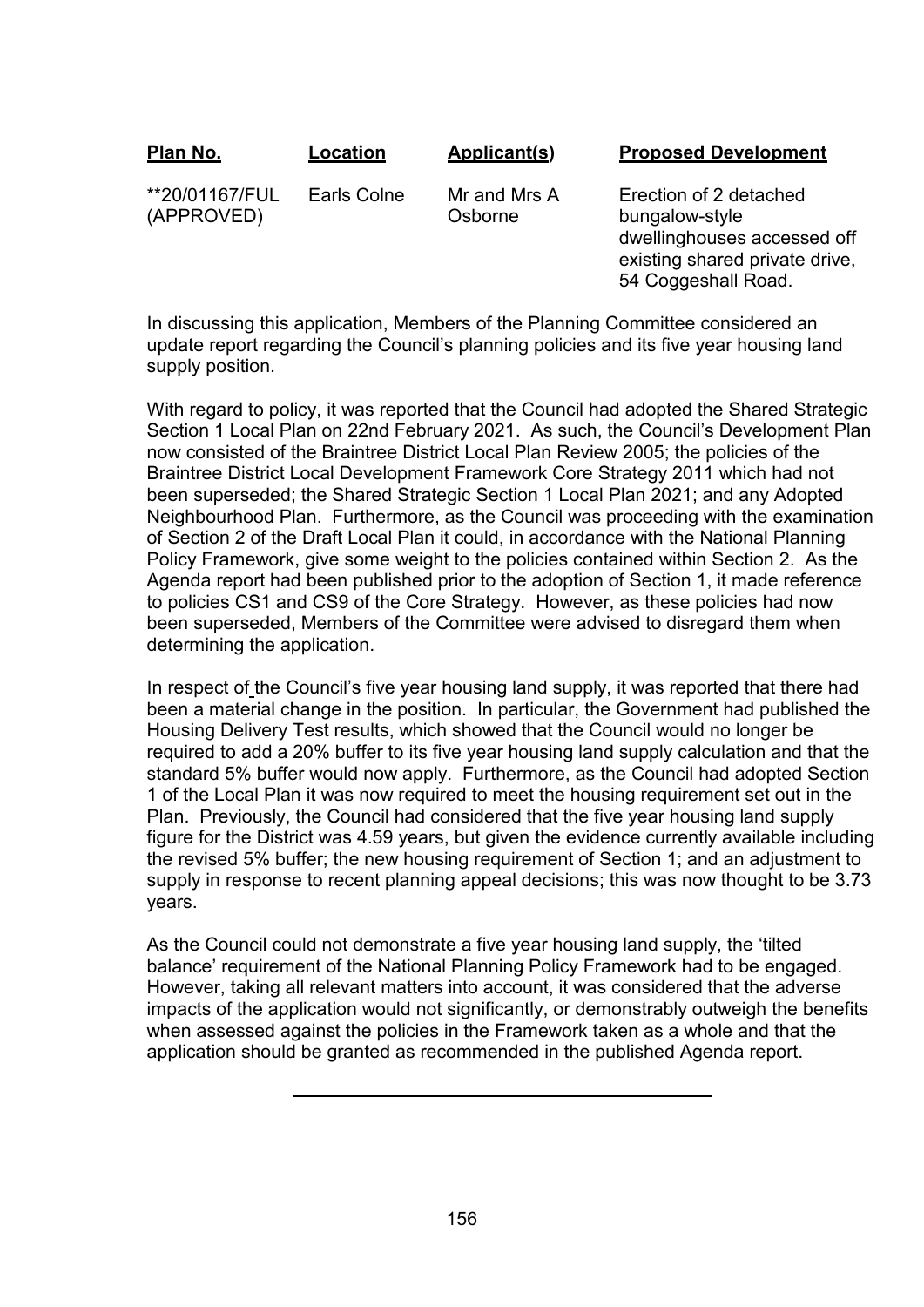| Plan No.                   | -ocation | Applicant(s) | <b>Proposed Development</b>                                                                                                                                                                                                         |
|----------------------------|----------|--------------|-------------------------------------------------------------------------------------------------------------------------------------------------------------------------------------------------------------------------------------|
| *20/01374/HH<br>(APPROVED) | Ashen    | Mr D Green   | Erection of a part two storey<br>and part single storey side and<br>rear extension, alterations to<br>materials, fenestration and<br>new front porch. Erection of<br>replacement ancillary<br>outbuilding, Pantiles, The<br>Street. |

In discussing this application, Members of the Planning Committee considered an update report regarding the Council's planning policies.

It was reported that the Council had adopted the Shared Strategic Section 1 Local Plan on 22nd February 2021. As such, the Council's Development Plan now consisted of the Braintree District Local Plan Review 2005; the policies of the Braintree District Local Development Framework Core Strategy 2011 which had not been superseded; the Shared Strategic Section 1 Local Plan 2021; and any Adopted Neighbourhood Plan. Furthermore, as the Council was proceeding with the examination of Section 2 of the Draft Local Plan it could, in accordance with the National Planning Policy Framework, give some weight to the policies contained within Section 2. As the Agenda report had been published prior to the adoption of Section 1, it made reference to policy CS9 of the Core Strategy. However, as this policy had now been superseded, Members of the Committee were advised to disregard it when determining the application.

However, it was considered that the application should be granted as recommended in the published Agenda report.

| Plan No.                    | Location | Applicant(s)              | <b>Proposed Development</b>                                                                                                                                                                                      |
|-----------------------------|----------|---------------------------|------------------------------------------------------------------------------------------------------------------------------------------------------------------------------------------------------------------|
| *20/01483/FUL<br>(APPROVED) | Halstead | Messrs Day and<br>Banning | Erection of 5no. dwellings with<br>associated parking and<br>garaging and alterations to<br>previously approved and part<br>implemented scheme for the<br>erection of a replacement<br>dwelling, 83 Chapel Hill. |

In discussing this application, Members of the Planning Committee considered an update report regarding text which was missing from the Agenda report, the Council's planning policies and its five year housing land supply position.

It was reported that some of the text on page 61 of the published Agenda relating to this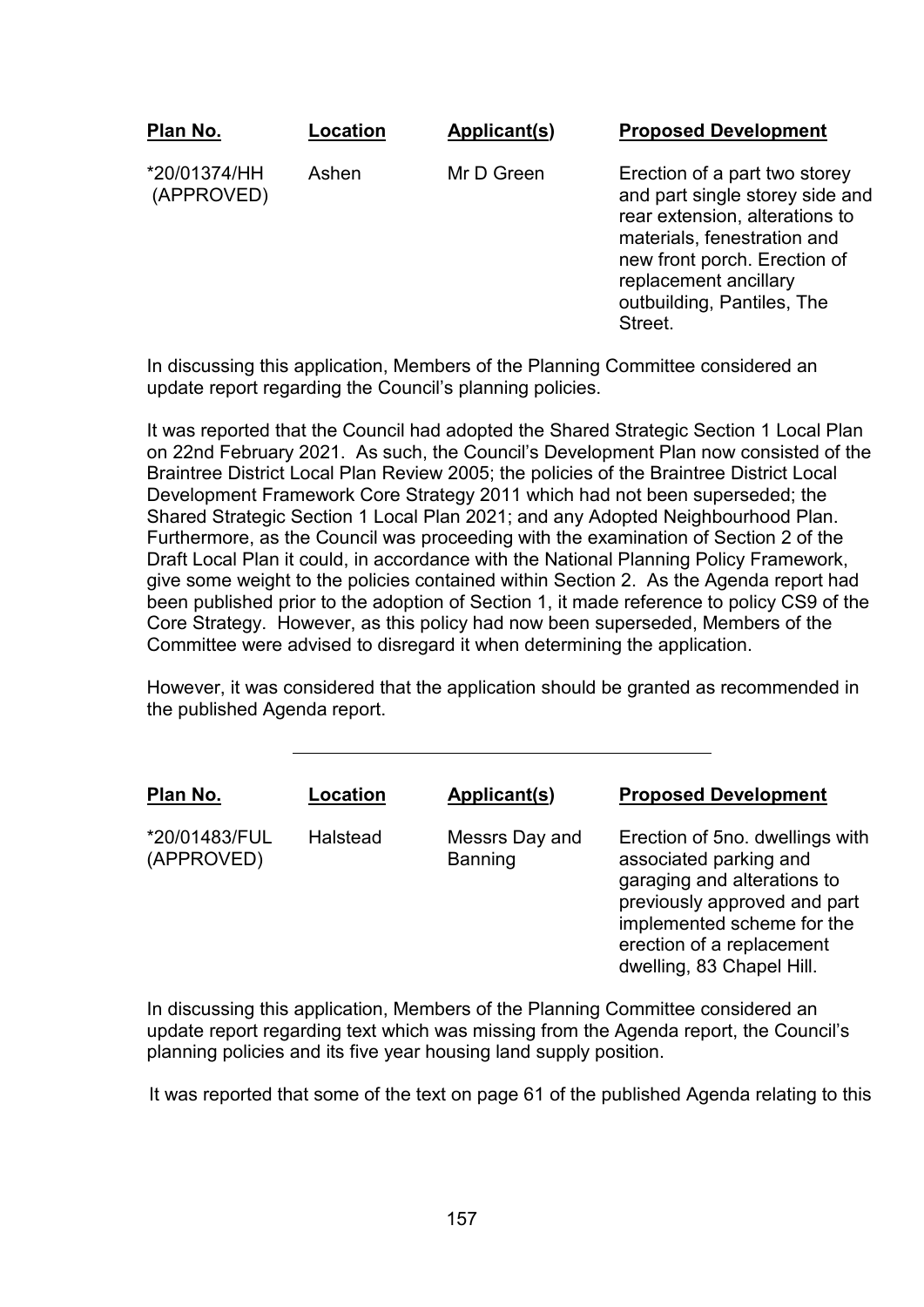application was missing. The missing text related to the Essex Design Guide; Essex Parking Standards; the reason why the application was being considered by the Committee; and a description of the site and its context. The missing text was set out in the update report. Legal advice had been sought, which indicated that as the text provided background information its omission was not detrimental to the Committee's consideration of the application and that Members could determine it.

With regard to policy, it was reported that the Council had adopted the Shared Strategic Section 1 Local Plan on 22nd February 2021. As such, the Council's Development Plan now consisted of the Braintree District Local Plan Review 2005; the policies of the Braintree District Local Development Framework Core Strategy 2011 which had not been superseded; the Shared Strategic Section 1 Local Plan 2021; and any Adopted Neighbourhood Plan. Furthermore, as the Council was proceeding with the examination of Section 2 of the Draft Local Plan it could, in accordance with the National Planning Policy Framework, give some weight to the policies contained within Section 2. As the Agenda report had been published prior to the adoption of Section 1, it made reference to policy CS9 of the Core Strategy. However, as this policy had now been superseded, Members of the Committee were advised to disregard it when determining the application.

In respect of the Council's five year housing land supply, it was reported that there had been a material change in the position. In particular, the Government had published the Housing Delivery Test results, which showed that the Council would no longer be required to add a 20% buffer to its five year housing land supply calculation and that the standard 5% buffer would now apply. Furthermore, as the Council had adopted Section 1 of the Local Plan it was now required to meet the housing requirement set out in the Plan. Previously, the Council had considered that the five year housing land supply figure for the District was 4.59 years, but given the evidence currently available including the revised 5% buffer; the new housing requirement of Section 1; and an adjustment to supply in response to recent planning appeal decisions; this was now thought to be 3.73 years.

As the Council could not demonstrate a five year housing land supply, the 'tilted balance' requirement of the National Planning Policy Framework had to be engaged. However, taking all relevant matters into account, it was considered that the adverse impacts of the application would not significantly, or demonstrably outweigh the benefits when assessed against the policies in the Framework taken as a whole and that the application should be granted as recommended in the published Agenda report.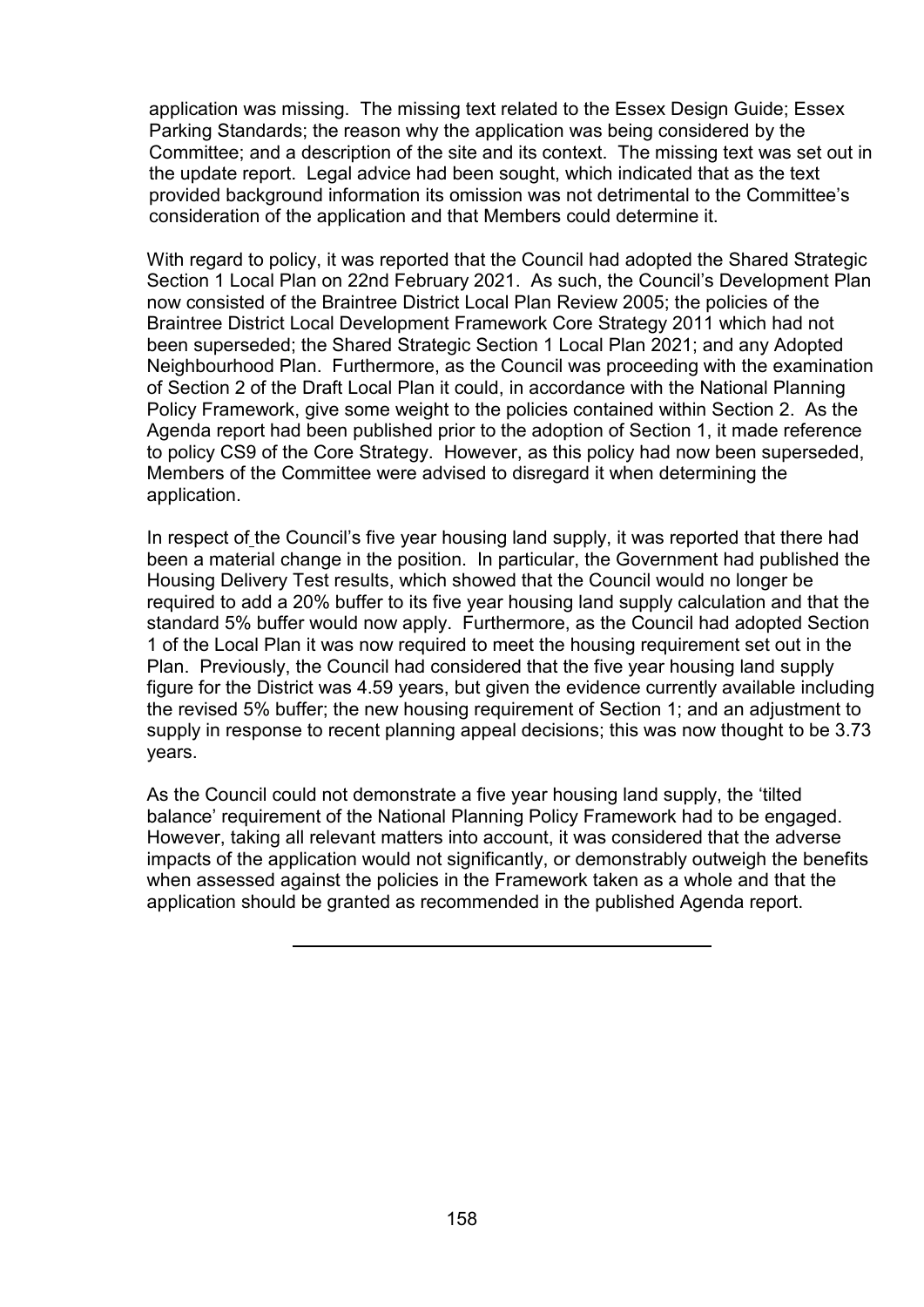| <u>Plan No.</u>             | Location    | Applicant(s) | <b>Proposed Development</b>                                                                                                                         |
|-----------------------------|-------------|--------------|-----------------------------------------------------------------------------------------------------------------------------------------------------|
| *20/01880/FUL<br>(APPROVED) | White Colne | Mr B Wisdom  | Demolition of existing<br>agricultural building and<br>erection of 1 x 5 bedroom two-<br>storey dwellinghouse, Little<br>Catleys Farm, Catley Road. |

In discussing this application, Members of the Planning Committee considered an update report regarding the Council's planning policies and its five year housing land supply position.

With regard to policy, it was reported that the Council had adopted the Shared Strategic Section 1 Local Plan on 22nd February 2021. As such, the Council's Development Plan now consisted of the Braintree District Local Plan Review 2005; the policies of the Braintree District Local Development Framework Core Strategy 2011 which had not been superseded; the Shared Strategic Section 1 Local Plan 2021; and any Adopted Neighbourhood Plan. Furthermore, as the Council was proceeding with the examination of Section 2 of the Draft Local Plan it could, in accordance with the National Planning Policy Framework, give some weight to the policies contained within Section 2. As the Agenda report had been published prior to the adoption of Section 1, it made reference to policy CS9 of the Core Strategy. However, as this policy had now been superseded, Members of the Committee were advised to disregard it when determining the application.

In respect of the Council's five year housing land supply, it was reported that there had been a material change in the position. In particular, the Government had published the Housing Delivery Test results, which showed that the Council would no longer be required to add a 20% buffer to its five year housing land supply calculation and that the standard 5% buffer would now apply. Furthermore, as the Council had adopted Section 1 of the Local Plan it was now required to meet the housing requirement set out in the Plan. Previously, the Council had considered that the five year housing land supply figure for the District was 4.59 years, but given the evidence currently available including the revised 5% buffer; the new housing requirement of Section 1; and an adjustment to supply in response to recent planning appeal decisions; this was now thought to be 3.73 years.

As the Council could not demonstrate a five year housing land supply, the 'tilted balance' requirement of the National Planning Policy Framework had to be engaged. However, taking all relevant matters into account, it was considered that the adverse impacts of the application would not significantly, or demonstrably outweigh the benefits when assessed against the policies in the Framework taken as a whole and that the application should be granted as recommended in the published Agenda report.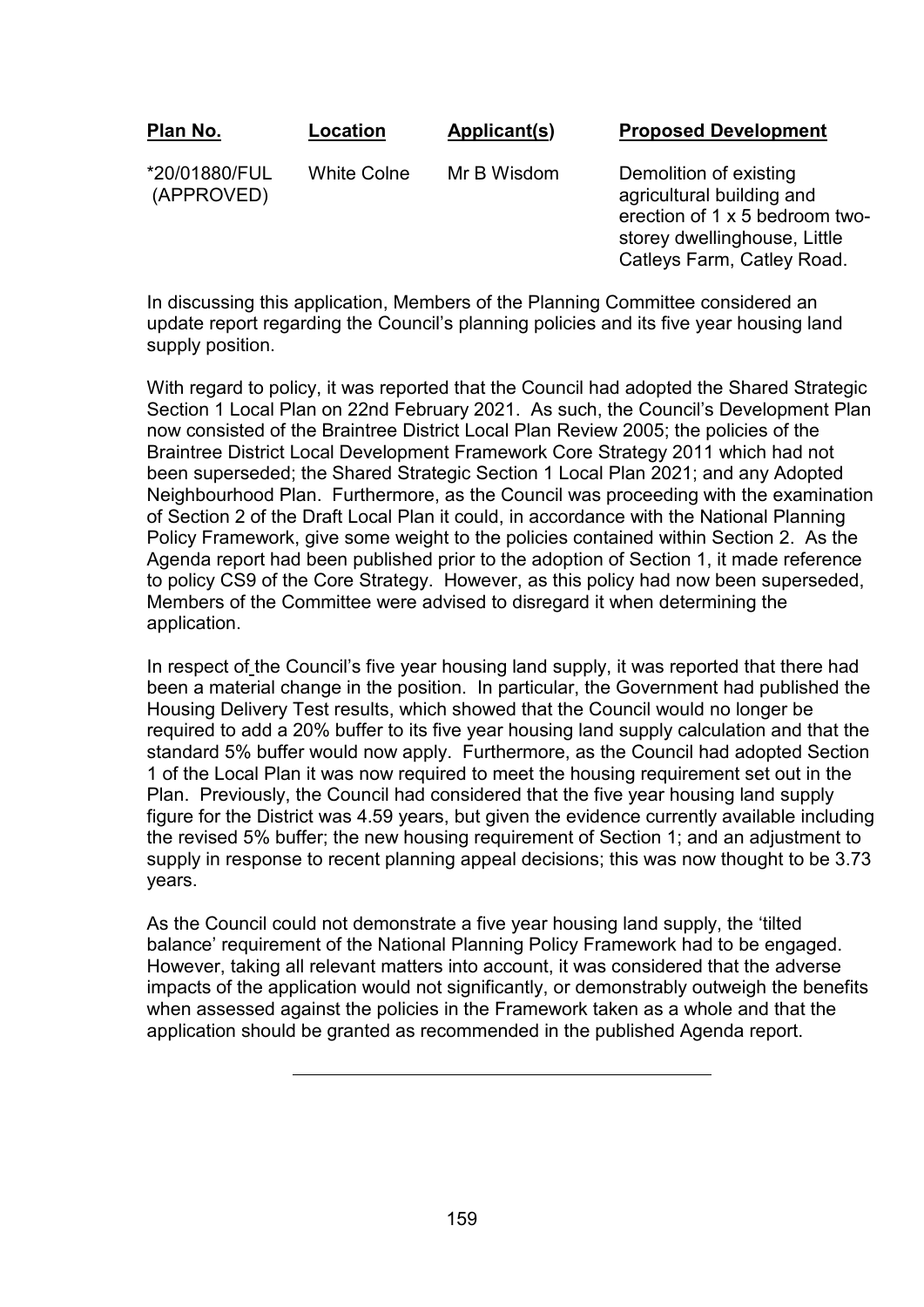| Plan No. | <b>Location</b> | Applicant(s) | <b>Proposed Development</b> |
|----------|-----------------|--------------|-----------------------------|
|          |                 |              |                             |

\*20/02001/FUL (APPROVED)

**Shalford** 

Essex Village Properties Ltd Construction of three dwelling houses alongside ancillary vehicle access, parking, landscaping and other associated works - Revised scheme, land opposite Jaspers, Jaspers Green.

In discussing this application, Members of the Planning Committee considered an update report regarding text which was missing from the Agenda report, the Council's planning policies and its five year housing land supply position.

It was reported that some of the text on page 104 of the published Agenda relating to this application was missing. The missing text related to the Essex Design Guide; Essex Parking Standards; the reason why the application was being considered by the Committee; a description of the site and its context; and the proposed development. The missing text was set out in the update report. Legal advice had been sought, which indicated that as the text provided background information its omission was not detrimental to the Committee's consideration of the application and that Members could determine it.

With regard to policy, it was reported that the Council had adopted the Shared Strategic Section 1 Local Plan on 22nd February 2021. As such, the Council's Development Plan now consisted of the Braintree District Local Plan Review 2005; the policies of the Braintree District Local Development Framework Core Strategy 2011 which had not been superseded; the Shared Strategic Section 1 Local Plan 2021; and any Adopted Neighbourhood Plan. Furthermore, as the Council was proceeding with the examination of Section 2 of the Draft Local Plan it could, in accordance with the National Planning Policy Framework, give some weight to the policies contained within Section 2. As the Agenda report had been published prior to the adoption of Section 1, it made reference to policy CS9 of the Core Strategy. However, as this policy had now been superseded, Members of the Committee were advised to disregard it when determining the application.

In respect of the Council's five year housing land supply, it was reported that there had been a material change in the position. In particular, the Government had published the Housing Delivery Test results, which showed that the Council would no longer be required to add a 20% buffer to its five year housing land supply calculation and that the standard 5% buffer would now apply. Furthermore, as the Council had adopted Section 1 of the Local Plan it was now required to meet the housing requirement set out in the Plan. Previously, the Council had considered that the five year housing land supply figure for the District was 4.59 years, but given the evidence currently available including the revised 5% buffer; the new housing requirement of Section 1; and an adjustment to supply in response to recent planning appeal decisions; this was now thought to be 3.73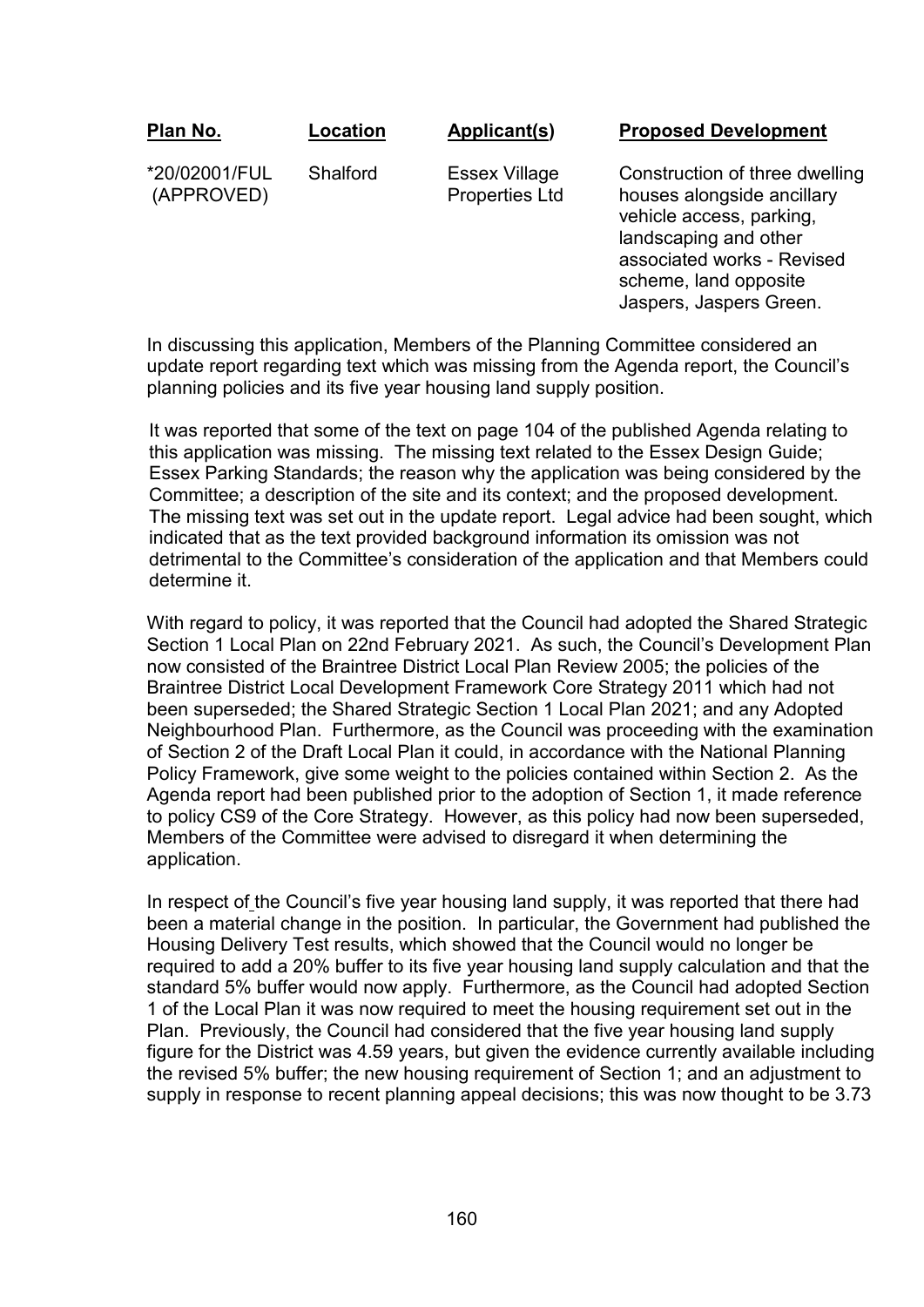years.

As the Council could not demonstrate a five year housing land supply, the 'tilted balance' requirement of the National Planning Policy Framework had to be engaged. However, taking all relevant matters into account, it was considered that the adverse impacts of the application would not significantly, or demonstrably outweigh the benefits when assessed against the policies in the Framework taken as a whole and that the application should be granted as recommended in the published Agenda report.

# 123 **SECTION 106 AGREEMENT**

| Plan No.                    | Location        | Applicant(s)                       | <b>Proposed Development</b>                                                                                                                                                                                        |
|-----------------------------|-----------------|------------------------------------|--------------------------------------------------------------------------------------------------------------------------------------------------------------------------------------------------------------------|
| *19/02304/OUT<br>(APPROVED) | <b>Halstead</b> | <b>AR Clarke</b><br>(Builders) Ltd | Outline application for four x<br>2 bed houses, five x 4/5 bed<br>houses, 12 flats and 10<br>commercial units for B1(a)<br>office purposes (with all<br>matters reserved other than<br>means of access, layout and |

scale), Plc Hunwick Ltd,

Kings Road.

**DECISION:** That, subject to the applicant entering into a suitable legal agreement pursuant to Section 106 of the Town and County Planning Act 1990 (as amended) to cover the following Heads of Term:

# **Affordable Housing**

- 6 one bedroom flats at affordable rent

# **Health Care Financial Contribution**

- £7,889 towards the reconfiguration, refurbishment, or extension of the Elizabeth Courtauld Surgery, Halstead

## **Public Open Space**

- Financial contribution towards outdoor sports improvements at Ramsey Road Recreation Ground - £15,523.36
- Financial contribution towards equipped play improvements at King George V Playing Field, Kings Road - £10,571.16
- On-site open space management plan

## **Habitat Regulations Assessment (HRA / RAMS)**

- Financial contribution towards ecological mitigation - £125.58 per dwelling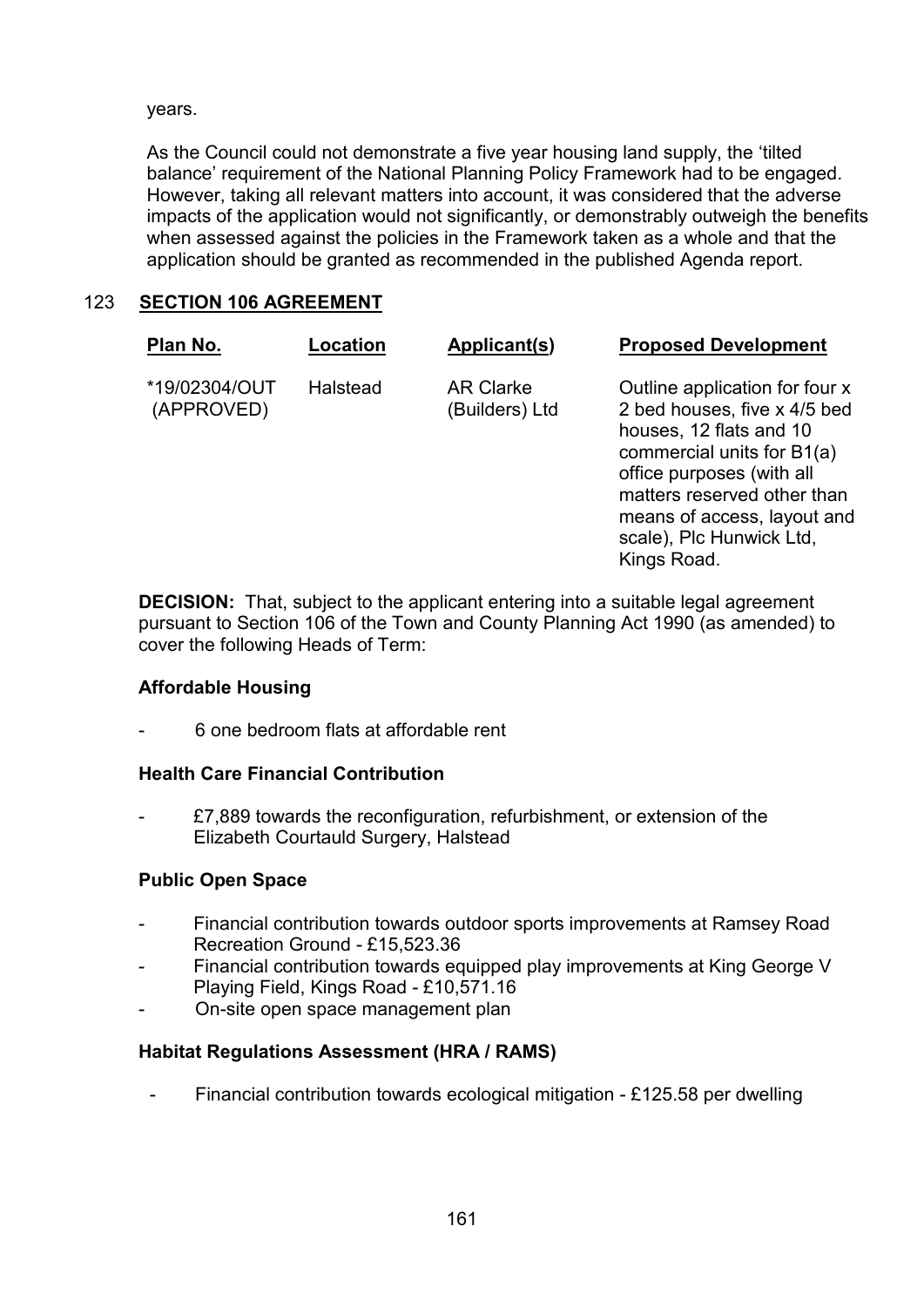the Planning Development Manager be authorised to grant planning permission for the above development in accordance with the approved plans and the conditions and reasons set out in the report, as amended below. Alternatively, in the event that a suitable planning obligation is not agreed within three calendar months of the Planning Committee's decision, the Planning Development Manager be authorised to refuse planning permission. Details of this planning application are contained in the Register of Planning Applications.

In discussing this application, Members of the Planning Committee considered an update report regarding the Council's planning policies and its five year housing land supply position.

With regard to policy, it was reported that the Council had adopted the Shared Strategic Section 1 Local Plan on 22nd February 2021. As such, the Council's Development Plan now consisted of the Braintree District Local Plan Review 2005; the policies of the Braintree District Local Development Framework Core Strategy 2011 which had not been superseded; the Shared Strategic Section 1 Local Plan 2021; and any Adopted Neighbourhood Plan. Furthermore, as the Council was proceeding with the examination of Section 2 of the Draft Local Plan it could, in accordance with the National Planning Policy Framework, give some weight to the policies contained within Section 2. As the Agenda report had been published prior to the adoption of Section 1, it made reference to policies CS4, CS9 and CS11 of the Core Strategy. However, as these policies had now been superseded, Members of the Committee were advised to disregard them when determining the application.

In respect of the Council's five year housing land supply, it was reported that there had been a material change in the position. In particular, the Government had published the Housing Delivery Test results, which showed that the Council would no longer be required to add a 20% buffer to its five year housing land supply calculation and that the standard 5% buffer would now apply. Furthermore, as the Council had adopted Section 1 of the Local Plan it was now required to meet the housing requirement set out in the Plan. Previously, the Council had considered that the five year housing land supply figure for the District was 4.59 years, but given the evidence currently available including the revised 5% buffer; the new housing requirement of Section 1; and an adjustment to supply in response to recent planning appeal decisions; this was now thought to be 3.73 years.

As the Council could not demonstrate a five year housing land supply, the 'tilted balance' requirement of the National Planning Policy Framework had to be engaged. However, taking all relevant matters into account, it was considered that the adverse impacts of the application would not significantly, or demonstrably outweigh the benefits when assessed against the policies in the Framework taken as a whole and that the application should be granted as recommended in the published Agenda report.

The Committee approved this application, subject to an additional Information to